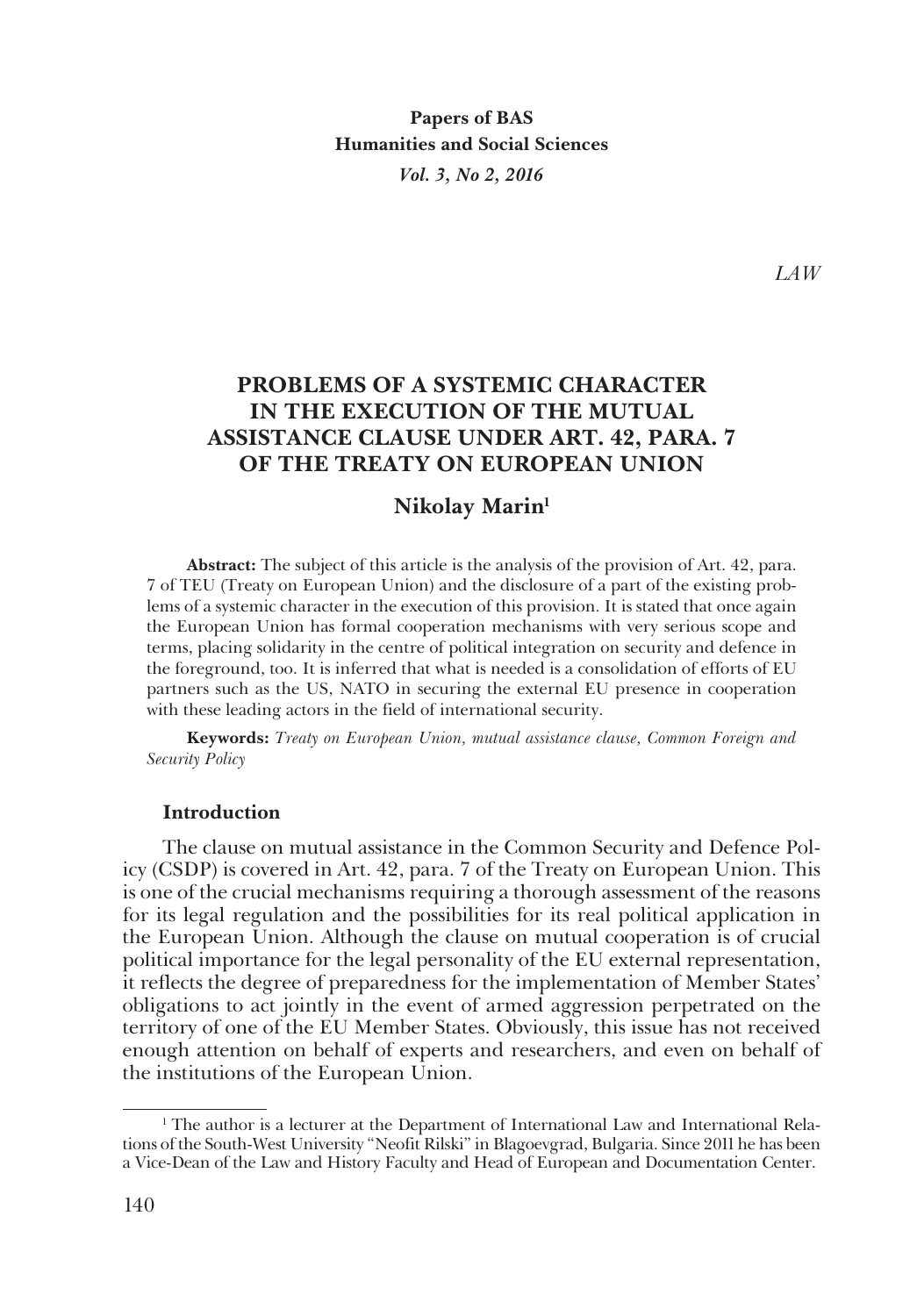Therefore, the subject of this article is the analysis of the provision of Art. 42, para. 7 of TEU and the disclosure of a part of the existing problems of a systemic character in the carrying out of this provision. An additional complica� tion in implementing the clause on mutual assistance are also the circumstances that in the EU there are several groups of member states following different approaches for the realization of these issues, arising for many of them from their membership in NATO, the group of neutral countries such as Sweden, Austria and Finland and especially of Denmark not participating in CSDP, whose specific position is stated in Protocol  $N<sup>2</sup>$  22. To this purpose, the current President of the European Court of Justice and one of the leading experts in EU law Prof. Koen Lenaerts, states that "By virtue of a Protocol to the Treaties, Denmark does not participate in the elaboration and implementation of decisions and ac� tions of the Union which have defence implications. In that Protocol, however, Denmark has undertaken not to prevent the other Member States from further developing their cooperation in this area".2

In this situation a further coordination within the frameworks of the EU and in EU-NATO relations is indispensable to be improved and filled with new content of their partnership.

The terrorist acts committed in Paris on November 13, 2015, led to the request of the French President Francois Hollande to activate for the first time in EU history, the provision of Art. 42, para. 7 of TEU. All this is happening against the background of the general deterioration of the level of security and stability in EU neighboring regions, not only because of the refugee and migra� tion perspective, but also with a view to various developing processes, threaten� ing EU internal security. Undoubtedly, the terrorist attacks $^{\rm 3}$  of 2015 in Paris differ significantly from previous acts committed in the last 10-12 years in Europe as this time they were carried out by EU citizens, which is a very embarrassing circumstance, giving rise to the possibility of defining these acts as an aggression of asymmetric character, and trigger a clause reflecting the readiness of Mem� ber States' political solidarity with France in the field of security.

In this situation a question has been posed: Can a terrorist act be objectively characterized as an act of aggression?

The answer to this question is that in order to define such an extremely dangerous act as aggression, it should be consistent with the definition of ag� gression set out in the United Nations General Assembly Resolution 33/14 in 1974.

As a part of the processes of cooperation between countries within the framework of European integration, in connection with political interaction in specific areas, some of which are emblematic for the national states, is the

<sup>2</sup> K. Lenaerts & P Van Nuffel, *European Union Law*, Third edition, Sweet & Maxweel, L., 2011, p. 722. *European Union Law*, Third edition, Sweet & Maxweel [**K. Lenaerts & P Van Nuffel, 2011:** 722].

<sup>3</sup> For more information see the work of the Bulgarian researcher at the Institute for Legal Studies at the Bulgarian Academy of Sciences: Mezhdunarodnopravni problemi na bor� bata sreshtu mezhdunarodnia terorizam **[I. Ilieva, 2005]** И. Илиева, *Международноправни*  проблеми на борбата срещу международния тероризъм, ИК "Кронос", С., 2005.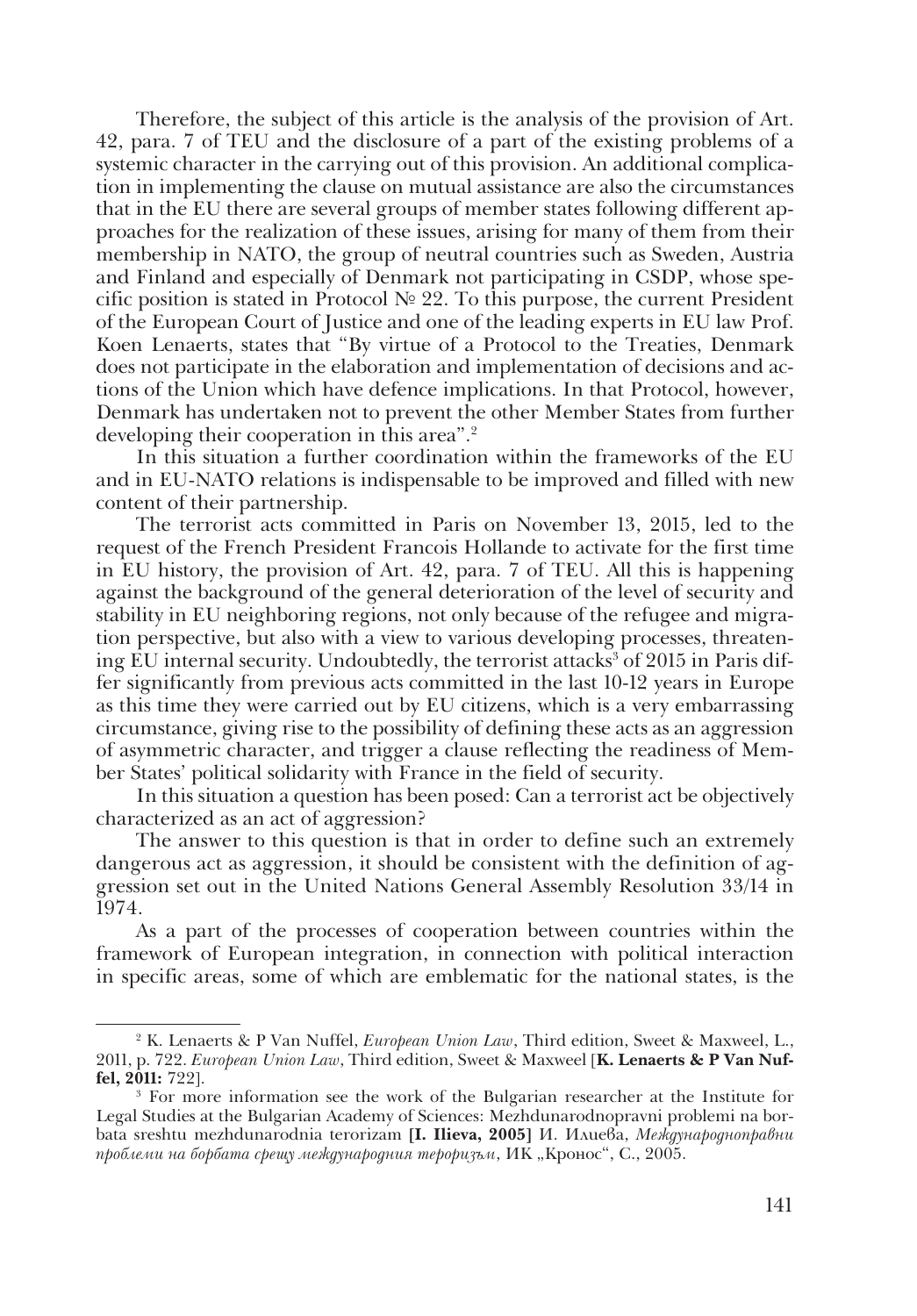quoted provision below. Essentially Art. 42, para. 7 of the Treaty on European Union states that: "If any EU country is the victim of armed aggression on its territory, the other Member States shall have towards it an obligation of aid and assistance by all the means in their power, in accordance with the United Na� tions Charter." This does not concern the specific character of the security and defence policy of individual Member States.

The presence of two roughly similar mechanisms for political solidarity in the EU as: the clause for mutual cooperation under Art. 42, para. 7 of TEU and the Art. 5 of the Washington Treaty of NATO (1949), would rather cause further confusion in the application of the European Union primary legislation, because it is not enforced and there are no real applicable mechanisms for its implementation. On the other hand, this application is limited precisely by TEU regarding the commitments of this cooperation that are consistent with the commitments undertaken in NATO, which has even been given a leading role in the basis of collective defence, namely by setting NATO as the main forum for its implementation.

All this gives rise to a finding that the effectiveness of the clause on mutual cooperation is limited to some extent namely by TEU. Thus, its further improvement demands a systemic approach that requires surmounting over� lapping functions between the two organizations and filling gaps in the EU legal framework, in particular and especially in its Member States which are not members of NATO or have declared opting out of the Common Security and Defence Policy. Attempts to engage the Western European Union in coopera� tion with the European Union in the implementation of relations with NATO to avoid possible controversies are not particularly successful, as set out in Protocol № 11 regarding Art. 42 of the Treaty on European Union. As such an approach in fact gives no primary but subsequent location of CFSP, since it must com� ply primarily with the commitments resulting from the North Atlantic Treaty, which largely explains the deficit of the EU and its present unsatisfactory state in terms of the military-political aspect. In this sense, the general interest of the EU Member States is to highlight and expand the Euro-Atlantic cooperation with NATO as one of the most beneficial ways is the development and improvement of the practical application of the Common Security and Defence Policy, through its integration into the already developed logistics and experience in NATO, following the interests of the European Union and its Member States. It is necessary to give a wider range of action and independence of the EU's Common Security and Defence Policy as it would be a winning approach to the Euro-Atlantic cooperation.

Answers to questions related to the opportunities for a reaction and the rapid implementation of solidarity among EU Member States in the event of an armed attack would also have a preventive character towards the outside and dramatically changing security environment. On the other hand, it is these pro� cesses that are indicative in order to clarify what exactly the European Union's place in the system of international relations will be and if it could materialize its geopolitical advantages, arising from its strategic location in the Heartland within the context of the contemporary geopolitical doctrine and explanation of international relations.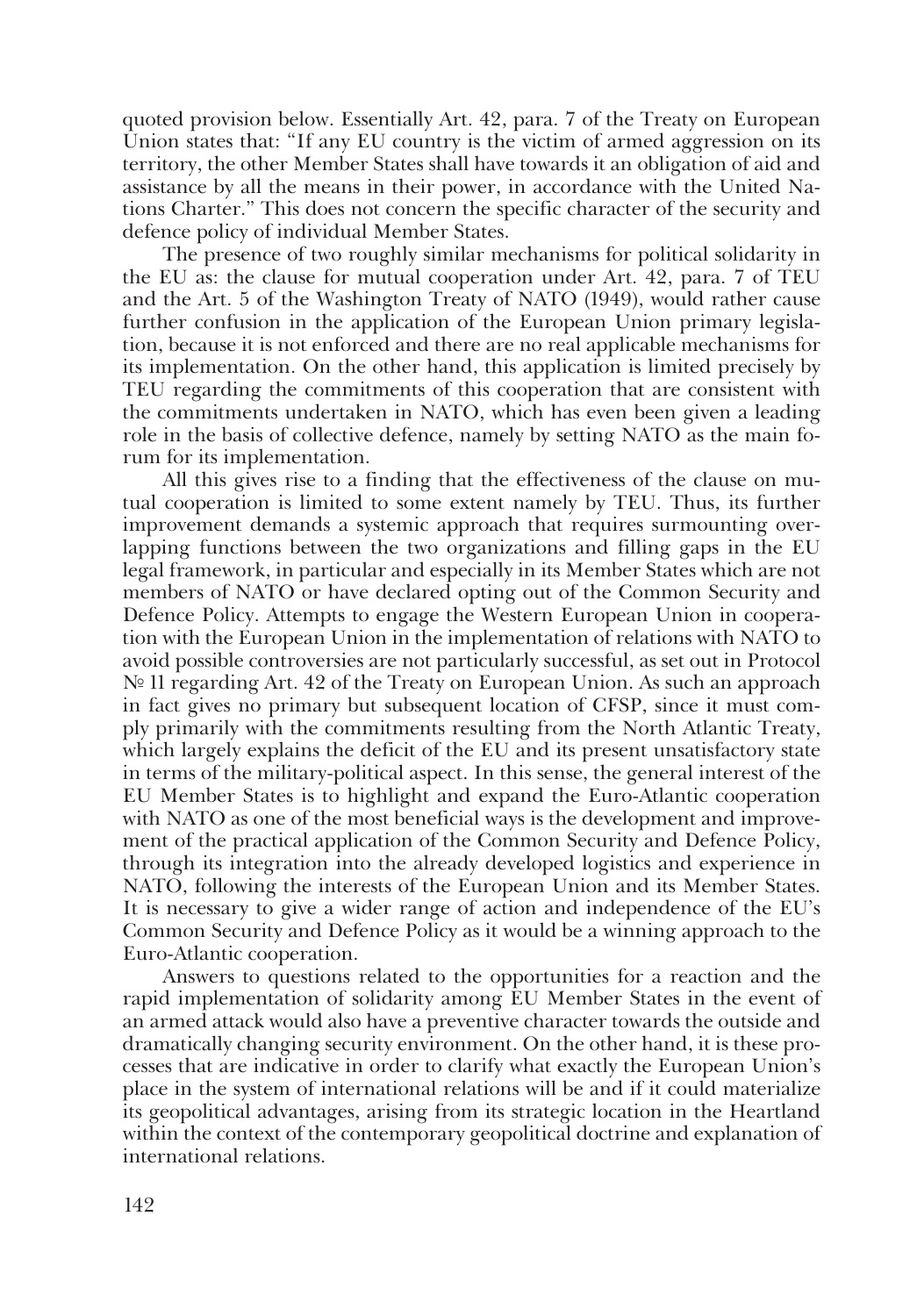## **Problems of a systemic character in the execution of a clause for mutual assistance under TEU**

A leading issue on which the successful application of the clause on mutual cooperation depends, is the degree of political cooperation and willingness to achieve EU internal consistency in accordance with existing relations between EU Member States and the North Atlantic Treaty Organization (NATO). There is no doubt that these are very complex and multidirectional trends and issues that are challenging, standing out distinctly, related to the current and future functioning of the EU in the field of international security. However, the response of the European Union on possible internal and external threats, includ� ing by means of improving also the legal framework, could help to identify its role and responsibility in the international arena and in Public International Law.

Although in recent years, analysts are convinced of the unpredictability of the international relations, it should nevertheless be concluded that for the European Union comprising over 28 countries, the Euro-Atlantic relation has a perspective, which in turn would strengthen the Common Foreign and Security Policy (CFSP) only if it most completely reflects the European interests.<sup>4</sup>

The present existing threats in the field of EU security are a very serious matter for the content and values of European integration and for the further architecture as well as legal personality of the European Union, especially in a very specific area, such as the Common Foreign and Security Policy of the European Union. According to EU primary law, this type of political cooperation continues to be a part of the traditional one for the international law rather than intergovernmental cooperation of the European integration. In this connection, scientists and experts point out that "Unlike all other EU policies governed by the Union's legislative acts (regulations, directives and decisions) adopted un� der a legislative procedure (ordinary or special), having in mind the intergovernmental character of the cooperation within the CFSP, the legislative process in this area takes place primarily within the European Council and its subsidiary bodies. The only acts that determine and implement this policy are in the form of decisions adopted on the principle of unanimity (unless it is expressly provided otherwise in primary law). This situation reflects the limited role of the Commission and the European Parliament in adopting decisions relating to the CFSP and the principally defaulting competence in the matter on behalf of the Court of Justice"5 .

Therefore, it could be said that international legal forms and mechanisms for cooperation on Common Security and Defence Policy in the European Un� ion are more effective and actually applicable, bearing in mind the specificity

<sup>&</sup>lt;sup>4</sup> Osobenosti, tendentsii i perspektivi na Obshtata evropeyska politika za sigurnost i otbrana [**N. Marin, 2007**: 43] Н. Марин, *Особености, тенденции и перспективи на Общата европейска политика за сигурност и отбрана*, списание Международна политика, Книжка

първа, Югозападен университет "Неофит Рилски", Благоевград, 2007 г., с. 43. 5 Pravo na Evropeyskia sayuz [**Zh. Popova, 2015:** 490] Ж. Попова, *Право на Европейския съюз*, трето основно преработено и допълнено издание, Ciela, С., 2015 г., с. 490.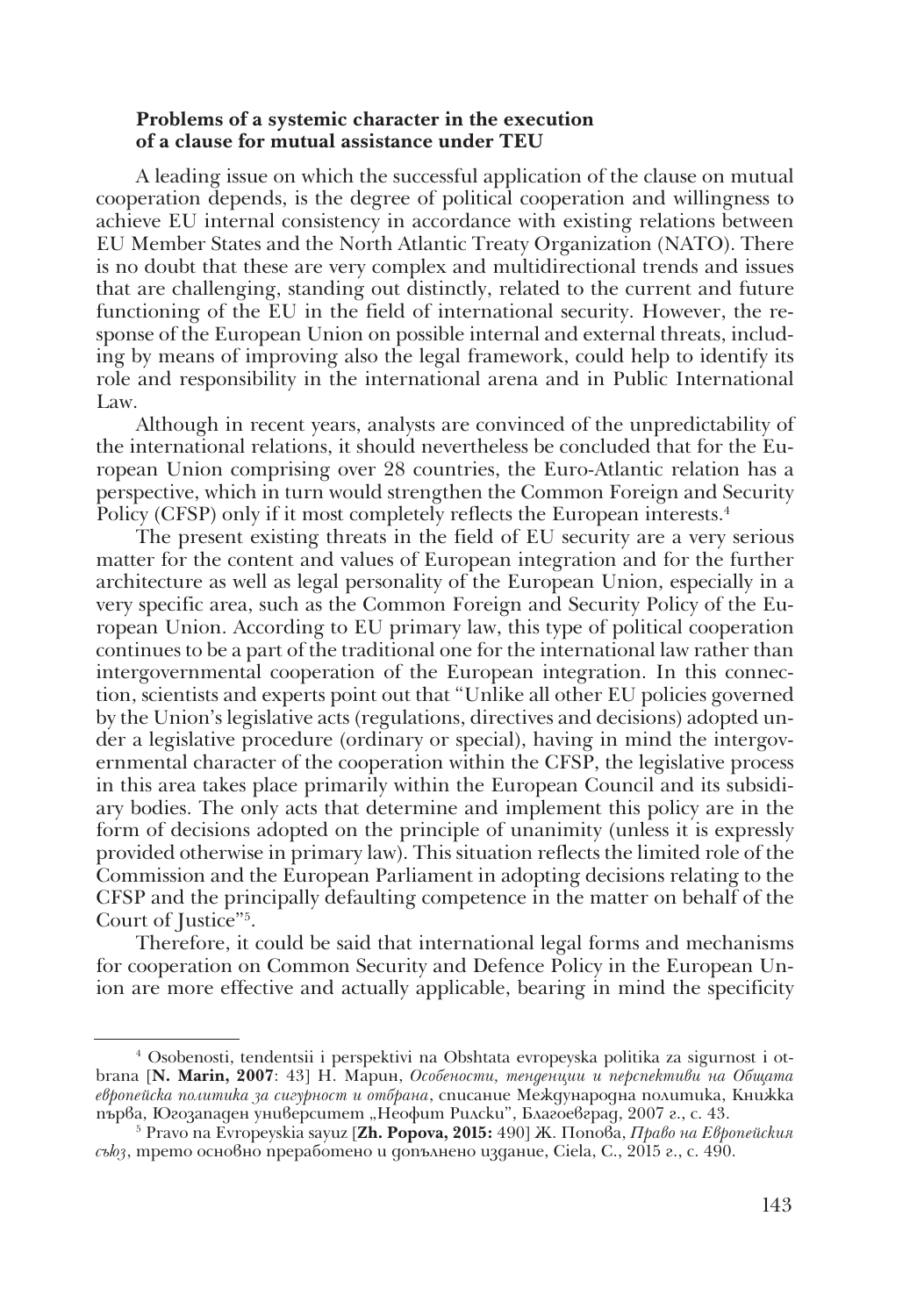and sensitivity of this issue in the ratio of state sovereignty and its part of the transfer to the EU institutions or specially created agencies, than in accordance with the different integration models developed as part of this field of European integration, which currently are mainly characterized by an intergovernmental character. Moreover, the first reason for the problems of a systemic character is the existence of an explicit clause providing that the interaction between the Common Security and Defence Policy should not be at the expense of the coop� eration in NATO. An argument for this is contained in the second paragraph of Art. 42, para. 7 of TEU.6

The presence of a number of challenges and multifaceted asymmetric threats, besides their negative impact on the functioning of the European Un� ion itself, lead to the deterioration of the level of security and stability in the EU's neighboring regions. All this raises questions related to the need to review the reasons for the shortcomings in the implementation of major policy mechanisms such as the European Neighbourhood Policy and generally the cooperation with the Mediterranean region, which is one of the generators of instability in the European Union. It is also necessary to develop a more modern European Security Strategy (ESS), as the current one dates from 2003 and it is expected that the new strategy should be presented in 2016. In this case there is a serious delay in the response of the EU Member States, which for more than 12 years have not substantially updated the most important document concerning security and defence issues. An interesting fact is that it is France – the coun� try that first activates the clause on mutual assistance in 2015 – which has been suggesting the update of the ESS since 2008, but its proposals have not been supported by other Member States. This fact is recognized in the report of the Ministry of Foreign Affairs of Finland, namely "France has proposed that the European Security Strategy be reviewed during its Presidency, beginning in the autumn of 2008. However, no comprehensive reassessment is expected because most EU nations do not see any reason for it"7 .

Of particular importance is to achieve synchronization between the EU and NATO in the use of armed force in the new strategic EU document. In this sense, it is correct what well-known experts note that "the use of armed force shall be considered by ESS primarily in the context of crisis management alongside civilian components and a nation building approach"8 .

The strategic approach especially in CSDP will facilitate the easy definition of responsibilities and obligations in the management of modern security

<sup>6</sup> Art. 42, para. 7, second indent of TEU "Commitments and cooperation in this area shall be consistent with commitments under the North Atlantic Treaty Organisation, which, for those States which are members of it, remains the foundation of their collective defence and the forum for its implementation".

<sup>7</sup> The Mutual Assistance Obligation in the European Union`s Treaty of Lisbon [**T. Tilikainen, 2008:** 20-22].

T. Tilikainen, *The Mutual Assistance Obligation in the European Union`s Treaty of Lisbon*, Publication of the Ministry for Foreign Affairs of Finland,  $4/2008$ , p. 20-22.

<sup>8</sup> Novite zaplahi i strategiite za sigurnost na SASht, NATO, ES i OON [**G. Belova, 2007:** 72]

Г. Белова, *Новите заплахи и стратегиите за сигурност на САЩ, НАТО, ЕС и ООН* – Военен журнал, Военно издателство, С.,бр. 4/2007 г., с. 72.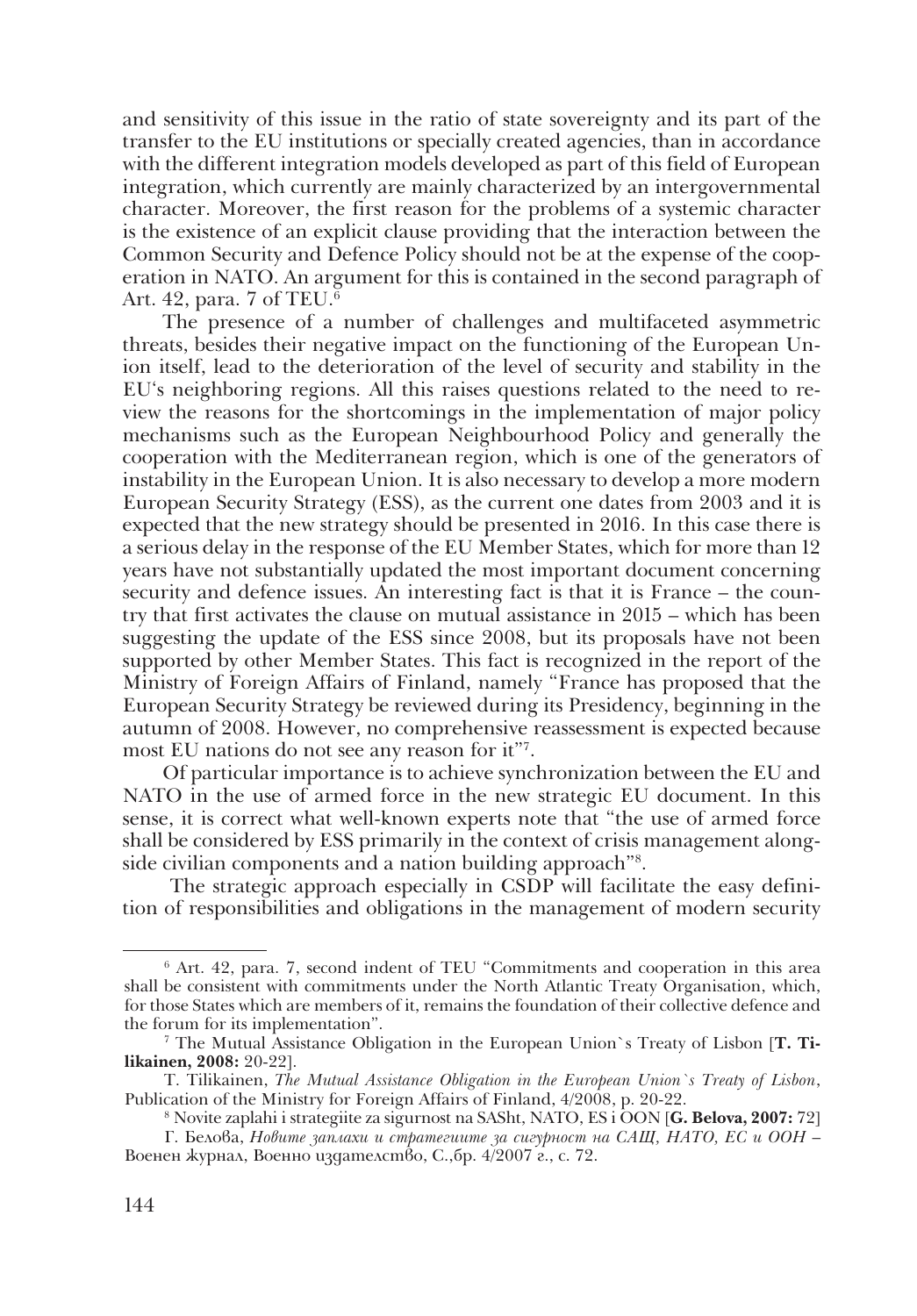threats. Regarding the development of a new security strategy, it can be noticed that in April 2015 Nathalie Tocci, Special Advisor to the High Representative on the ESS, distilled the analysis down to three aspects: the world is "more con� nected, more contested and more complex". This, she said, should lead the Un� ion to dwell on more closely on six components of its external action: a) stronger engagement in the Balkans and towards Turkey; b) preserving and developing the European post-war order; c) crises in North Africa and the Middle East; d) relations with Africa; e) the transatlantic partnership and EU-NATO relations; and f) improving cooperation with Asia and an associated renewal of the system of multilateral institutions.9

In this regard it should be paid special attention to a new phenomenon in the contemporary reality, namely: mass migration towards the Old continent from unstable political and economic regions of the so called Third World adja� cent to Europe. However, it should be clear that this phenomenon itself is not a new phenomenon – there have been migration movements from Europe and to Europe if not always, then enough in certain periods of its development. Nowa� days, the new one is reflected in the unprecedented and disproportionate scale, only the partly humanitarian purpose and in fact non-transparent purposes, that is, in principle, the new motivation predetermined by the new circumstances in the otherwise old frame of the sought for exodus of large numbers of people.

These new circumstances related to the ethnic characteristics of migration flows, with obvious or hidden economic interests, with the existence of armed conflicts between several countries in certain regions, with the sharp oppositions based on different religious and confessional specifics, traditional or emerging political antagonisms, with the social unsolved or currently unsolvable problems with rivalry for influence and supremacy between the great powers, etc.

However, as the subsequent international response proved it, the relevant provisions contained in the TEU and in the Constitutive Act of the North Atlan� tic Treaty Organization are not activated immediately and it is unlikely that they are activated and implemented at the scale and extent resulting from the letter and even the spirit of the relevant treaties. The main reason lies and is inherent mainly in the asymmetric and unconventional nature of threats to their realization, which does not underestimate them. On the contrary, it requires improve� ment of the judicial cooperation and interaction among Member States, includ� ing going beyond the traditional international legal cooperation and expanding the approaches of the European integration towards those highly specific and sensitive areas that continue to confront the dimensions of a transferred sover� eignty. Moreover, while the field of the Common Foreign and Security Policy of the EU continues to be an obscure legal regime arising from the text of Article 2, para. 4 of the Treaty on European Union, which stipulates that the Union has competence in accordance with the provisions of the Treaty on European Union

<sup>9</sup> New European Security Strategy – The Transatlantic Factor [**Annegret Bendiek and Markus Kaim**].

Annegret Bendiek and Markus Kaim, *New European Security Strategy – The Transatlantic Factor*, German Institute for International and Security Affairs, p. 2.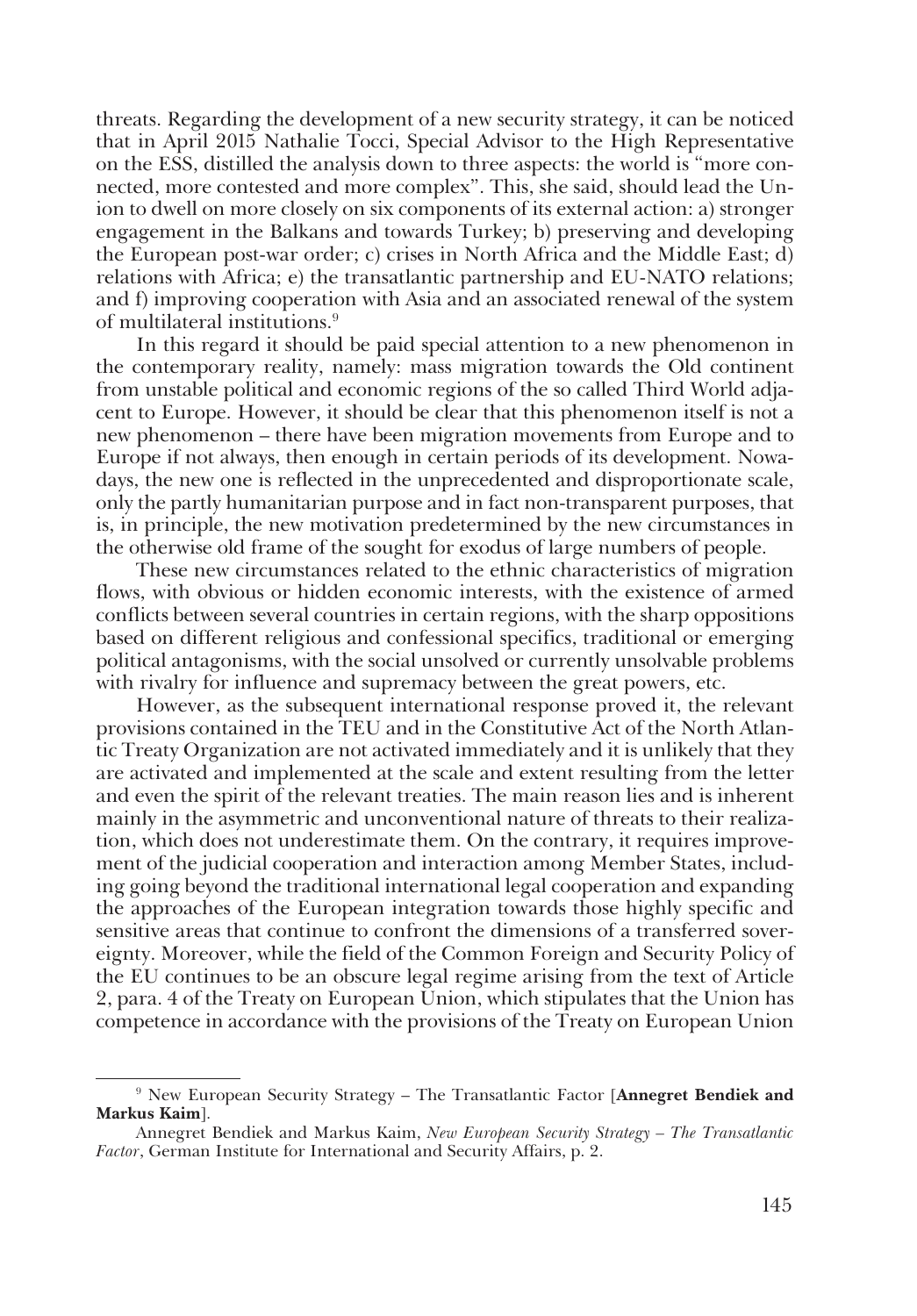to define and implement a Common Foreign and Security Policy, including the progressive establishment of a common defense policy".10

Another explanation for this state of affairs is reflected in the fact that despite the amphibious character of the relevant provisions, basically they have a warning and preventive nature, and their deep sense is to stimulate cooperation, including in the military field and only as a last resort to transform the warning into real military actions. Moreover, the European Union is an entity under the Public International Law, which is characterized as a player, leading to the so-called concept of *soft power*, providing for the use of armed force only under Chapter VII of the Charter of the United Nations.

But here arises a question that, even if not extremely topical, it carries the germ of possible contradictions and generally would not contribute to the unique behavior on behalf of the European Union and the main pillar of the European security architecture, such as the North Atlantic Treaty Organization – (NATO). Especially in case there is or appears a situation requiring decisive actions and use of logistics and modern arms to respond and deal with a specific threat, defined in this way by one or several member states or even across the whole European Union in the context of the mutual assistance clause. The circumstance is that 22 out of 28 EU Member States are members of NATO, 6 of the 28 are not members of the North Atlantic Treaty Organization, Denmark declares special position of not participating in the ESDP and 5 EU Member States (Austria, Finland, Sweden, Ireland, Malta) have proclaimed neutrality and have a number of reasons to consider, first, its neutrality, even in the form of European integration and cooperation in this ongoing delicate for interaction region that cause not only internal contradictions arising from the special political orientation, but also other challenges associated with adapting the problems of the integration entity within the collaborative processes based on EU-NATO relations, which is connected with a number of efforts by both organizations to preserve the transatlantic link and a center of international security.

Amid all these complex relationships between countries and international organizations, the refugee wave stands out even more. It is testing one of the achievements of European integration related to the free movement of persons within the EU and European Economic Area, namely the Convention for implementing the Schengen Agreement, as even if it does not threaten with its suspension, it is with a serious change and its adaptation to the changing political reality in the European Union, being the result of the refugee problem, and considered rightly as a threat to its mainstay.

In fact, when considering matters relating to the political solidarity within the context of the mutual assistance clause, another aspect needs to be consid� ered - in terms of the interaction between EU law and Public International Law in CSDP that needs revaluation and gradual expansion of the role and competences of EU in this policy. According to the former Advocate General at the ECJ Miguel Maduro "External pluralism derives from the increased communication

<sup>10 [</sup>**Annegret Bendiek and Markus Kaim**] *New European Security Strategy – The Transatlantic Factor*, German Institute for International and Security Affairs, p. 2.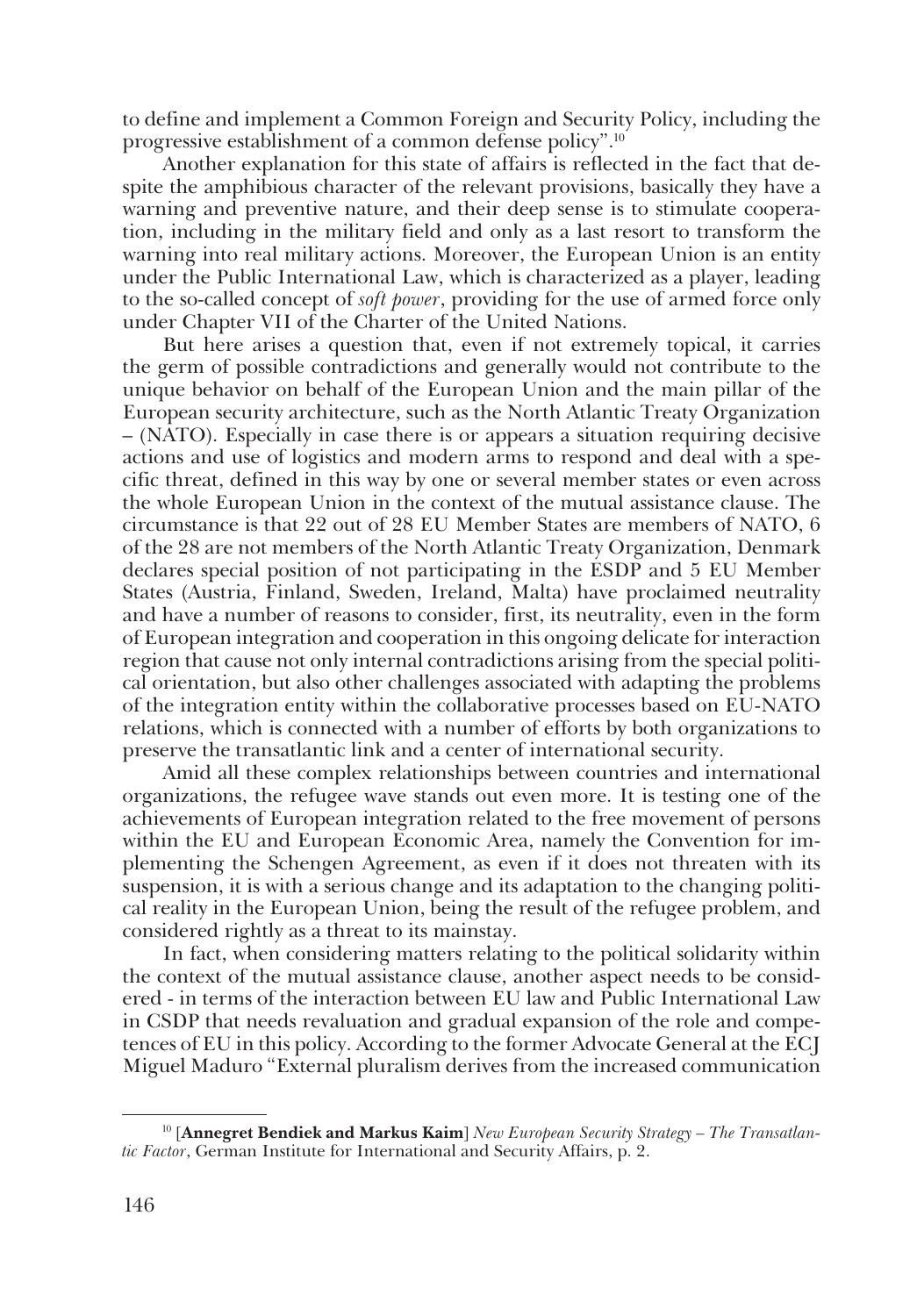and inter-dependence of the European Union legal order with international and foreign legal orders. From this, different relationships emerge that can take the forms of legal integration (where the EU participates in another legal or� der), interpretative competition (where, albeit the Union is not part to another legal order, it shares a similar set of norms and, possibly, jurisdiction with that legal order), legal externalities (where the decision taken in a certain jurisdic� tion has a social and an economic impact, albeit not legal impact, in another jurisdiction) and what Neil Walker as called of sympathetic consideration."11

Although currently CSDP is more similar to an intergovernmental activ� ity, there is a number of elements indicating the trends that may in the future extend the integration approach to questions including specific aspects, such as the "Defence Package", comprising Directives 2009/81/EC on defence procure� ment in the defence area and 2009/43/EC on intra-community transfers related to defence within the community.12

The clause on mutual military assistance is included in the Lisbon Treaty as a continuation of trends in response to legislation on the enhanced role of the European Union on the international stage. This is one degree stronger and more decisive legal institute against previous statements on the need for mutual assistance and cooperation. Of course, there is the mutual assistance and coop� eration, regarded as military cooperation in a more engaging area that does not exclude, but presupposes, if necessary, armed intervention, albeit with limited opportunities on behalf of the EU, which is not comparable with the flexibility and opportunities for solutions to similar activities in NATO. Judging by the reactions of the public opinion, it looks as though the historical parallels since the time of the musketeers are called to serve the conjuncture: one for all, and all for one.13 It is noteworthy that France prefers the relevant provisions of the EU Treaty, not of the NATO Treaty, citing the relevant article of the TEU for mutual assistance, not the relevant article of the same treaty, binding the aid with the solidarity clause.

In this case France obviously prefers the intergovernmental and inter-state cooperation under Art. 42 para. 7 instead of intercommunal cooperation under Art. 222 of the Treaty on the Functioning of the European Union. These issues are discussed in the Council of the European Union, so that it is not a symbolic cooperation, in a format – the Defence Ministers of the EU Member States as there is a readiness agreement to render a comprehensive assistance – political, economic, financial, diplomatic and so on. Still, however, at this stage the term is "readiness", which, when it is necessary, would grow into a specifically materialized one, including military aid. The main obstacle is and remains the asymmetry of the threats and acts despite the fact that France is already com�

 $<sup>11</sup>$  Interpreting European Law: Judicial Adjudication in a Context of Constitutional Plural-</sup> ism [**Miguel Poiares Maduro**] EJIL Vol. 1, № 2, p. 2 available at: http://www.ejls.eu/2/25UK.pdf.

 $12$  Point 12, Proposal for a European Parliament resolution on mutual defense clause Art. 42, para. 7 TEU.

<sup>&</sup>lt;sup>13</sup> Europès self-defence: Toys pour un et un pour tous? [Christophe Hillion, Steven **Blockmans**].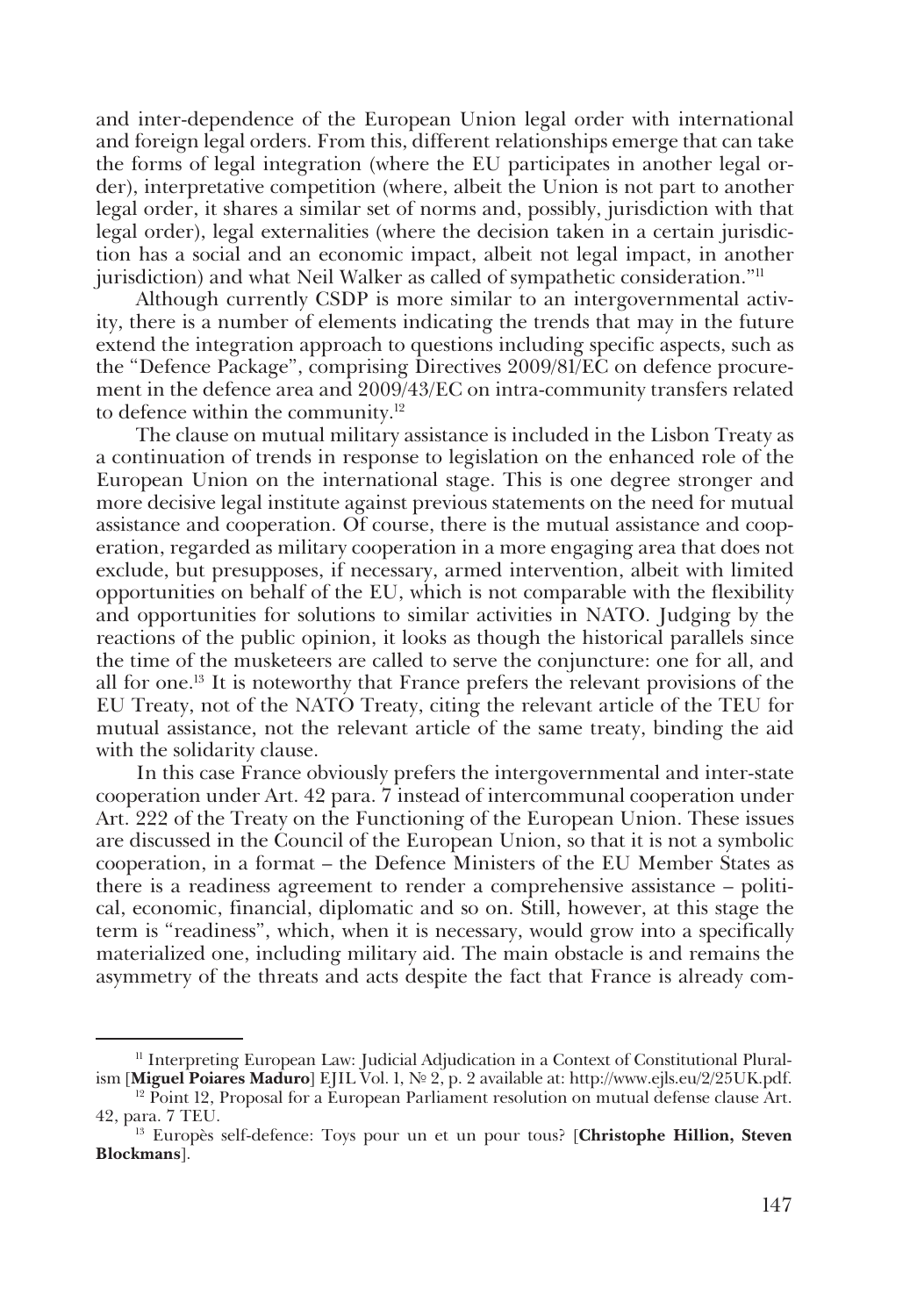mitted, so far mainly in Syria, and with specific military actions in the form of aerial bombardments.

On the agenda, at least in the views and preferences of France, there remains the creation of an European defence union or Common European armed forces as European countries members of NATO as dispose of a total number of about 1.8 million armed forces, but a very small number of forces, mainly set in Priority EU targets for the security are formations that, given these impressive data, are suitable for making and implementing operations and are compatible with the specifics and scope of activity invested in this area of both organizations. The future will show whether and when it might not be just wishful think� ing and good intentions.

After the Maastricht Treaty of 1992 and the Amsterdam Treaty of 1997, numerous efforts have been deployed, namely the Common Policy on Security and Defence to get real terms, and not a formal presence in primary law. However, the existence of different national interests of member states, the collapse of the Western European Union, the integration into NATO, according to the last indent of Art. 42, para. 7 deepen the perception that commitments and coopera� tion in this area shall be consistent with commitments under the North Atlantic Treaty Organisation, which remains for its member countries, the foundation of their collective defence and the forum of its implementation. However, given the already outlined differences in the approaches of several countries to this fundamental problem, there arise systemic legal problems on the implementa� tion of this otherwise very important clause comprising the solidarity that ensure the security in the EU.

The submission of a proposal for a Resolution in the European Parliament only confirms the topicality, sharpness and the need to improve the implementa� tion and practical application of the clause on mutual cooperation, adopted on January 20, 2016. This shows that the systemic flaw has been established for more than six years after the entry into force of the Treaty of Lisbon on December 1, 2009. The resolution ascertains not only the need to improve the capabilities and tools of the clause on mutual cooperation but also makes critical recommenda� tions aimed at improving this tool and the political interaction based on it.

After 2009 there has been a development of new trends in the relations between EU Member States, respectively, in the Common Security and Defence Policy in terms of initiatives to further strengthen their operational compatibility and the possibility of a common response to crisis management of a civilian and military character, namely the Visegrad group and Weimar Battlegroup.

Particular attention, as part of the best examples deserves the so called Weimar Triangle initiative, uniting France-Germany-Poland it has been created, perhaps not symbolically on the birthday of one of the great German philosophers and public figures Goethe on August 28, 1991. This initiative is based on the traditional under international law consultations, resulting in an upcoming major geopolitical change and demonstrating the seriousness of the then core group of leading countries to new challenges and horizons of European integra� tion. Moreover, the initiative of the Weimar Triangle could be interpreted in an effort to expand the core of European integration, including security issues, and acquiring a new, much clearer legal regime of the common defense, in view of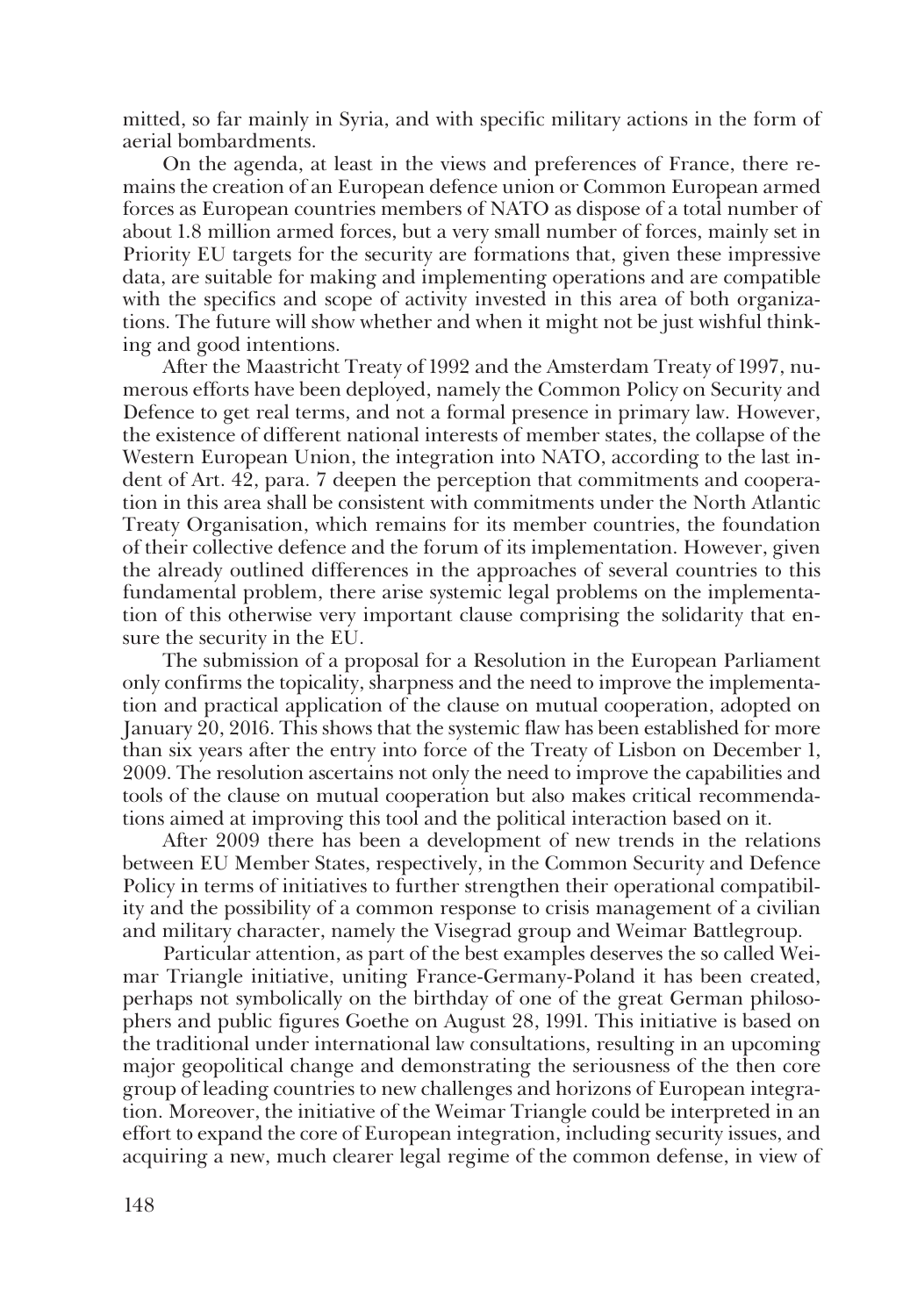the cooperation between Western European countries and the leading country in Central and Eastern Europe, such as Poland.14 It is often pointed out that the Weimar Triangle is already an equilateral one, i.e. it is equal politically. This circumstance is particularly important in the relations and the future legislation on the Common Security and Defence Policy, for the Central and Eastern part of Europe geographically have a common border with the most important specific and unstable regions such as North Africa, the Middle East, the Black Sea region. Such initiatives can successfully solve the existing problems of a systemic character in the area of Common Security and Defence Policy as the experience of these countries in other regions of the EU is instrumental.

Presently, more than ever there is a need for such an initiative, using the experience of Poland and other Member States, especially in Southeast Europe where there are Member States of the EU and of the Mediterranean region, and where the level of security is in critical condition with regard to the refugee crisis. Obviously, the traditional international legal cooperation can successfully expand in short term as EU Member States and given the complicated relations with NATO are unable by themselves to build functioning mechanisms to tackle threats in the international security and the external representation of the EU on the world stage. The logic of cooperation among international organizations in improving and strengthening the international legal regime, regardless of the fact that in these relations one of the subjects may have very deep mecha� nisms and forms of integration entity and, although there are both attempts to transfer and /or preserve a part of the dimensions of sovereignty in the area of the Common Security and Defence Policy.

## **Conclusions**

In the end, part of the solution of the so created ambiguous situation is deepening the integration and overcoming disadvantages of the system flaws in terms of creating a common European force that can ensure the implementa� tion of this provision in possible, unfavorable and future situations. It turned out once again that the European Union has formal cooperation mechanisms with very serious scope and terms, placing solidarity in the field of political integration on security and defense in the foreground, too. Systemic problems are related to shortage of real workable mechanisms of this important clause, filled with so much symbolism contained in the expression "one for all and all for one!" In practice, this is one of the few possible options that should be shared by Member States and their military and political partners in the Euro-Atlantic space, which would lead to a more unified and united community.

Thus, this requires a consolidation of efforts of EU partners such as the US, NATO in securing the external EU presence in cooperation with these leading actors in the field of international security. In the cooperation with the United States, the mechanism and the recommendation of the EU resolution, which can be implemented within NATO, are present.

 $14$  For more information on changes in Poland after 1989, see 1989 – Golyamata promyana [**D. Ivanova, 2007**].